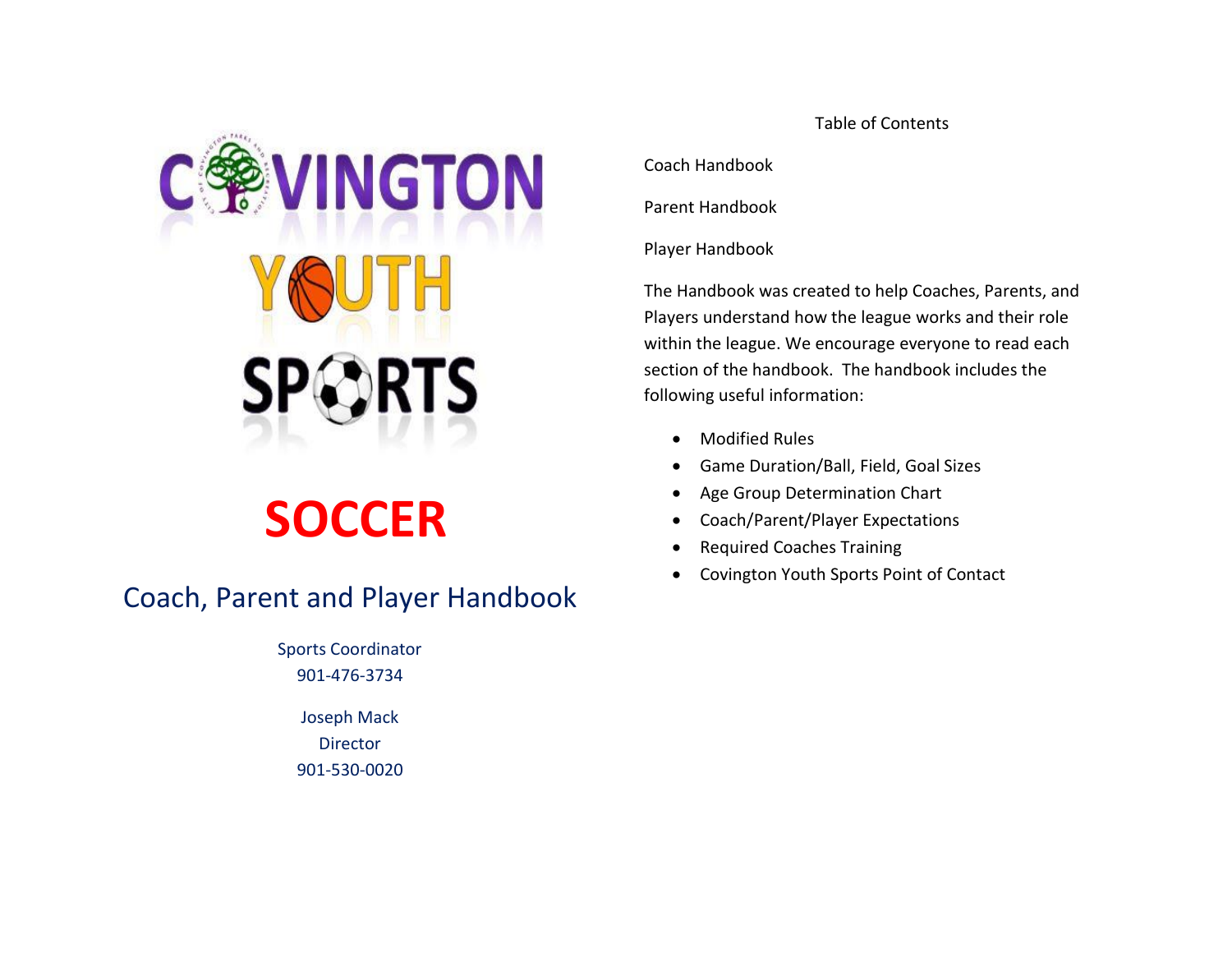# **Coach Handbook**

Thank you for being a Soccer Coach! Without your help we would not be able to bring the beautiful game to our recreational soccer players.

The Coach handbook is designed to help you navigate the waters of youth soccer. Please use this handbook as one of many tools that we will provide you to make this a great year for our players.

#### *Pre-Season Preparations*

Set up a team meeting with your families before the first practice. Talk about the following:

- Your goals and expectations for the team and players.
- Practice Day, Time, and Location.
- Go through game rules.
- Go through schedule.

#### *Attend Pre-season Coach Training*

There will be coaching clinics offered throughout the year. Try and make every effort to attend.

• Philosophy of Coaching, Characteristics of Player(age specific), Concussion Information, Risk Management, Rules of the game.

- Age Appropriate Field Activities and Progressions.
- How to run a practice and make it fun and exciting.
- Free to all CYS Coaches.
- Implementing age appropriate activities.
- Improve skill levels of all players.
- Classroom and Field sessions.
- Coaches who attend receive partial registration refund.
- Offered Fall and Spring. Visit [http://www.covingtontn.com/youth](http://www.covingtontn.com/youth-sports.html)[sports.html](http://www.covingtontn.com/youth-sports.html) for dates and times.

This training will prepare coaches working with players 6-12 years old by expanding their knowledge and understanding of the technical and tactical demands of the game and the development process necessary for players these ages.

# **Coach's Meeting**

Attend the Coach's meeting prior to each season. Important information will be given to you at this meeting. (Rosters, equipment, game information. Schedules will be online) If you cannot attend, please send an assistant or parent representative to pick up these items.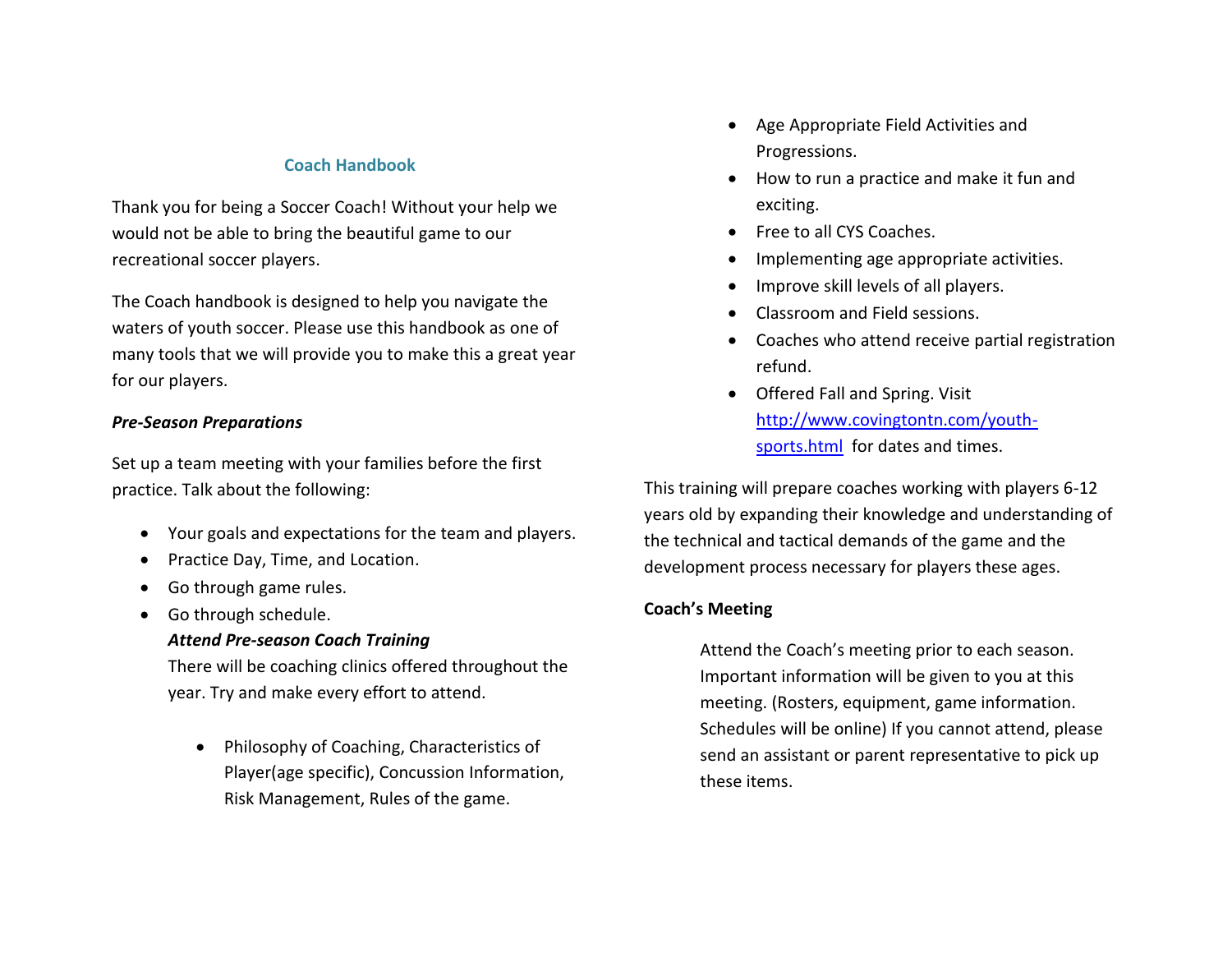Once you receive your roster please reach out to your parents ASAP. Families will be very anxious to know the logistics of practices and games.

# **First Practice**

Please be prepared. The first practice is a great way to set the tone for the team. Having a plan for this first and important encounter with your team is of the upmost importance. They want to have fun, get to know each other, know you, learn soccer, and play.

Below are a few things to keep in mind when running a practice:

If players aren't having fun – you won't have fun. Make practice interesting.

Avoid the three L's- Lines, Laps, and Lectures. Lines limit touches, Laps are monotonous and boring, kids attention spans are too short for lectures.

Play fun games. The more you get the kids moving and engaged the better.

Always end practice with some sort of scrimmage. The game is typically the best teacher.

#### **GAME DAY**

Players should arrive at least 30 minutes before kickoff so that you have enough time to warm your team up properly.

# Game Day Bullets

- Be on time.
- Have a line up prepared.
- Have equipment.
- Have a warm up or practice ready to go.
- Teams should have their roster sheet on hand.
- Have a substitution pattern. ALL KIDS SHOULD PLAY HALF OR MORE OF A GAME.
- 1-2 Coaching points before, half time and end of game. Keep positive and constructive.
- All players should have jerseys, water, shin guards, and a ball.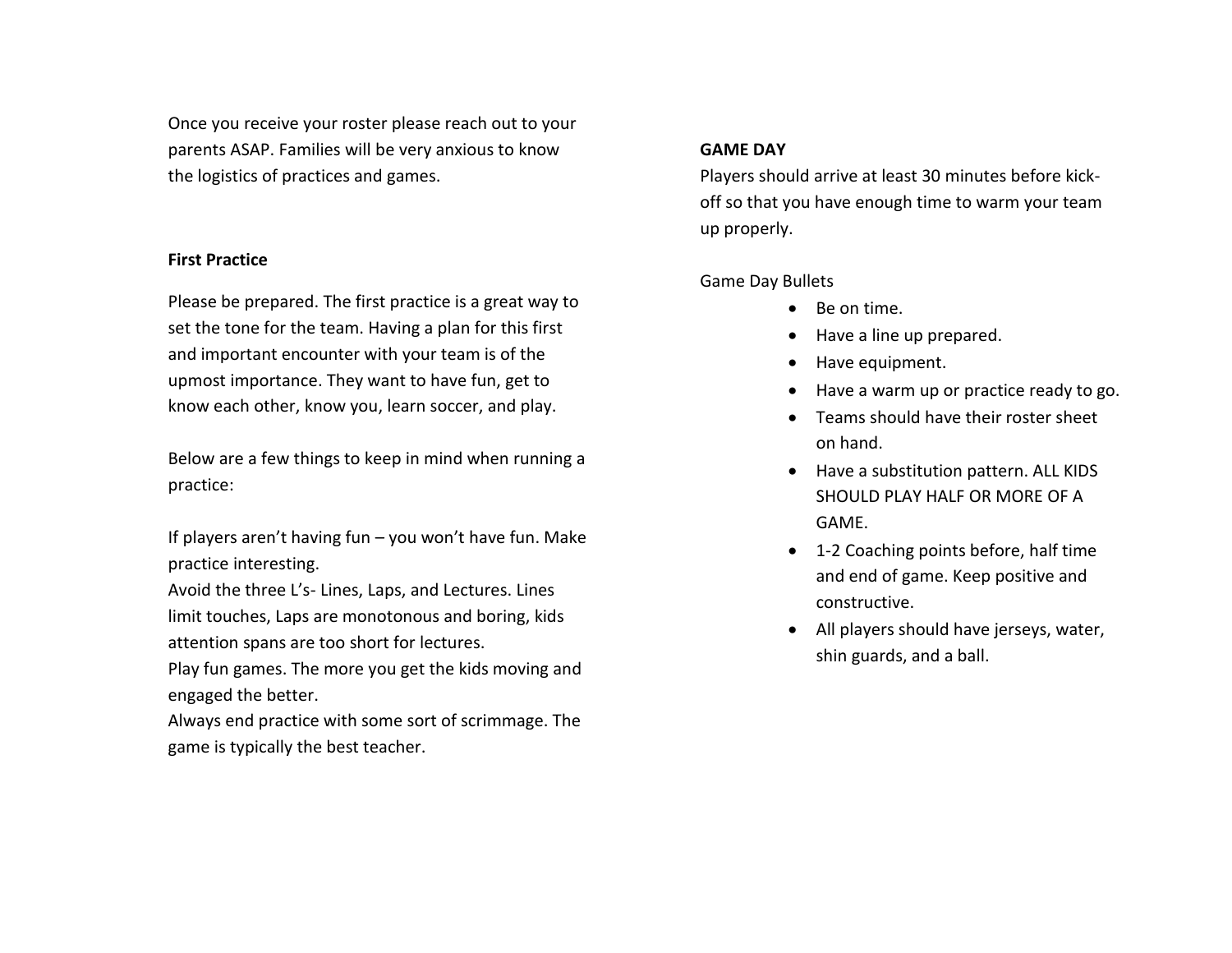#### **GAME DAY COACHING**

As a coach you should demonstrate great sportsmanship to the refs, players, and spectators. Your team's sportsmanship is a reflection of you as a coach.

On gameday your job is to manage the game. You will manage the lineup, formation, information to players, and substitutions. You are not there to discourage players, or refs.

Please remember this is the part of soccer that the kids love which is the game. LET THEM PLAY.

#### **REFEREES**

We are very lucky to have referees for all of our soccer games. Many times these referees are young and just starting out.

These kids are bravely taking on a mostly thankless job. Remember they are young and still learning. They will miss some calls, but it is all part of the learning process. At Covington Parks & Recreation we will not tolerate players, coaches or spectators criticizing referees before, during or after games.

As a coach please set a good example by shaking the hand of the referees after your games. This gesture will show your players and spectators how much you appreciate the referee's effort.

If you are concerned with the performance of a referee, please contact the Parks and Recreation Director [jmack@covingtontn.com](mailto:jmack@covingtontn.com)

#### **In Season Administration**

You will be responsible for a few managerial tasks throughout the season. Please do your best to help the season run smoothly.

**Rosters –** Rosters need to be accurate for several reasons. Ensures all players have registered properly and paid the required fee. Registered players are insured through Covington Parks and Recreation. If injury occurs to non-registered players, coaches are liable.

Please inform the Sports Coordinator of any inconsistencies in your roster. The Sports Coordinator will make corrections, additions or deletions based on your information.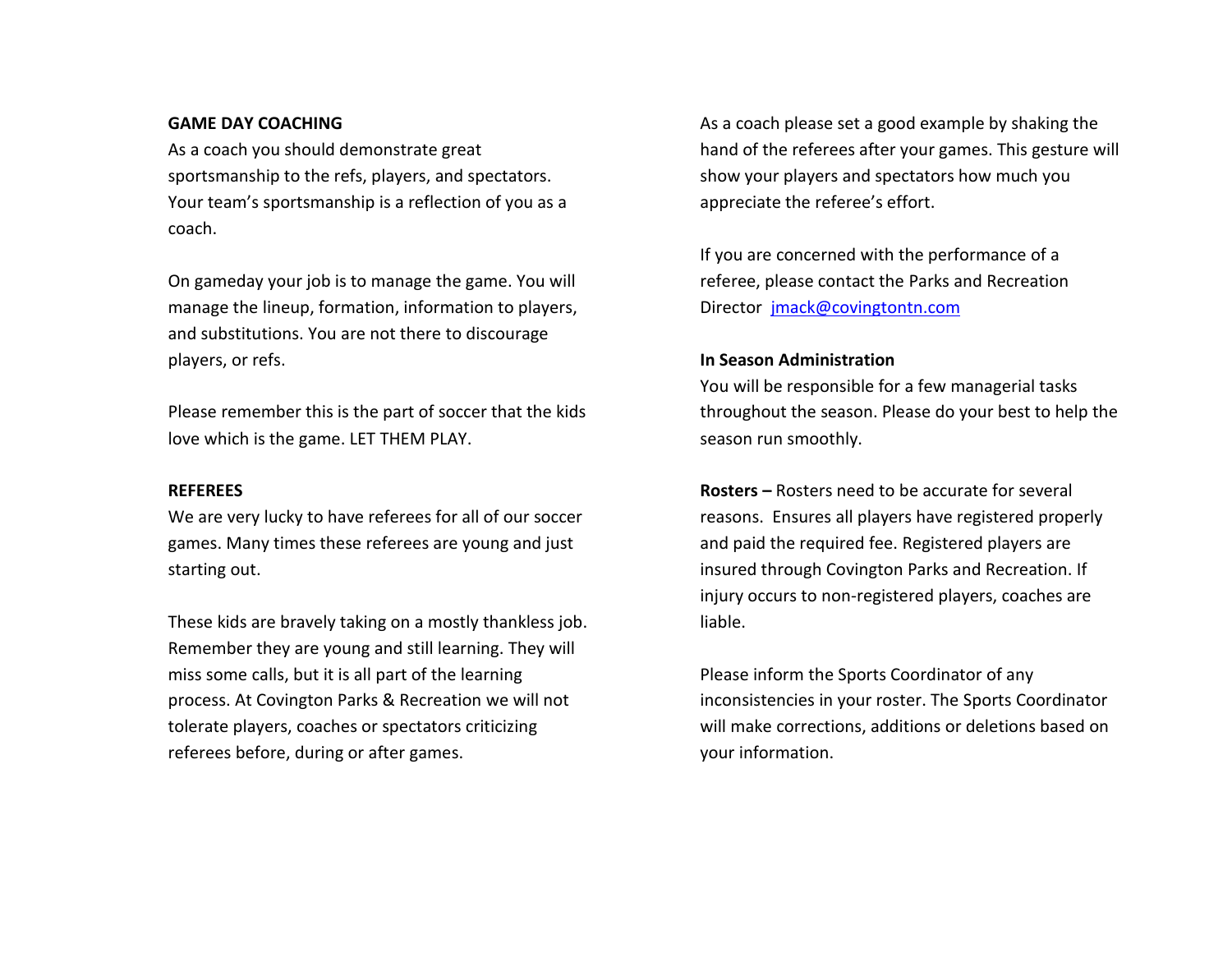#### **Information**

Covington Parks & Recreation will send out from time to time information regarding camps, clinics, tournaments, and other events follow us on facebook at [www.facebook.com/covingtonparksnrec](http://www.facebook.com/covingtonparksnrec) You are expected to pass this information along to your teams.

# **TEAM REGISTRATION FOR NEXT YEAR**

Very often, many players on a team wish to continue playing together for the following year-with or without you as a coach. Regardless of your intentions of coaching next year we ask that you do the following to accommodate your players wishes to stay together.

- At the end of the season, your team will be given directions on how to register for next year.
- If you have decided not to continue coaching, please try to identify a parent as a replacement coach. If a replacement coach cannot be found, the individual players will be placed on teams with available space and established coaches.

# **COACH EXPECTATIONS**

Our coaches should demonstrate cooperation, respect, and good sportsmanship.

All coaches **must** complete the following course and turn in their completion certificates to the Sports Coordinator Concussion Training:

<https://www.cdc.gov/headsup/youthsports/coach.html>

Sudden Cardiac Arrest Training:

<https://nfhslearn.com/courses/61032/sudden-cardiac-arrest>

# **Coach's Code**

- Soccer should be fun for everyone.
- Take a course on the Laws. Regard the Laws as mutual agreement.
- Attend coaching clinic to learn the most effective ways to conduct practices.
- Be accepting of the referees decisions.
- Do not make loud offensive remarks.
- Concentrate on coaching, rather than on the accuracy of the referee's decisions.
- Be positive. Avoid confrontation with any official.
- Be a role model of fair play.
- During games, leave the decisions to the players.
- Set high standards.
- Teach skills and fair tactics.
- Discourage unfair gamesmanship.
- Be firm with parents at games.
- Give good guidelines to parents.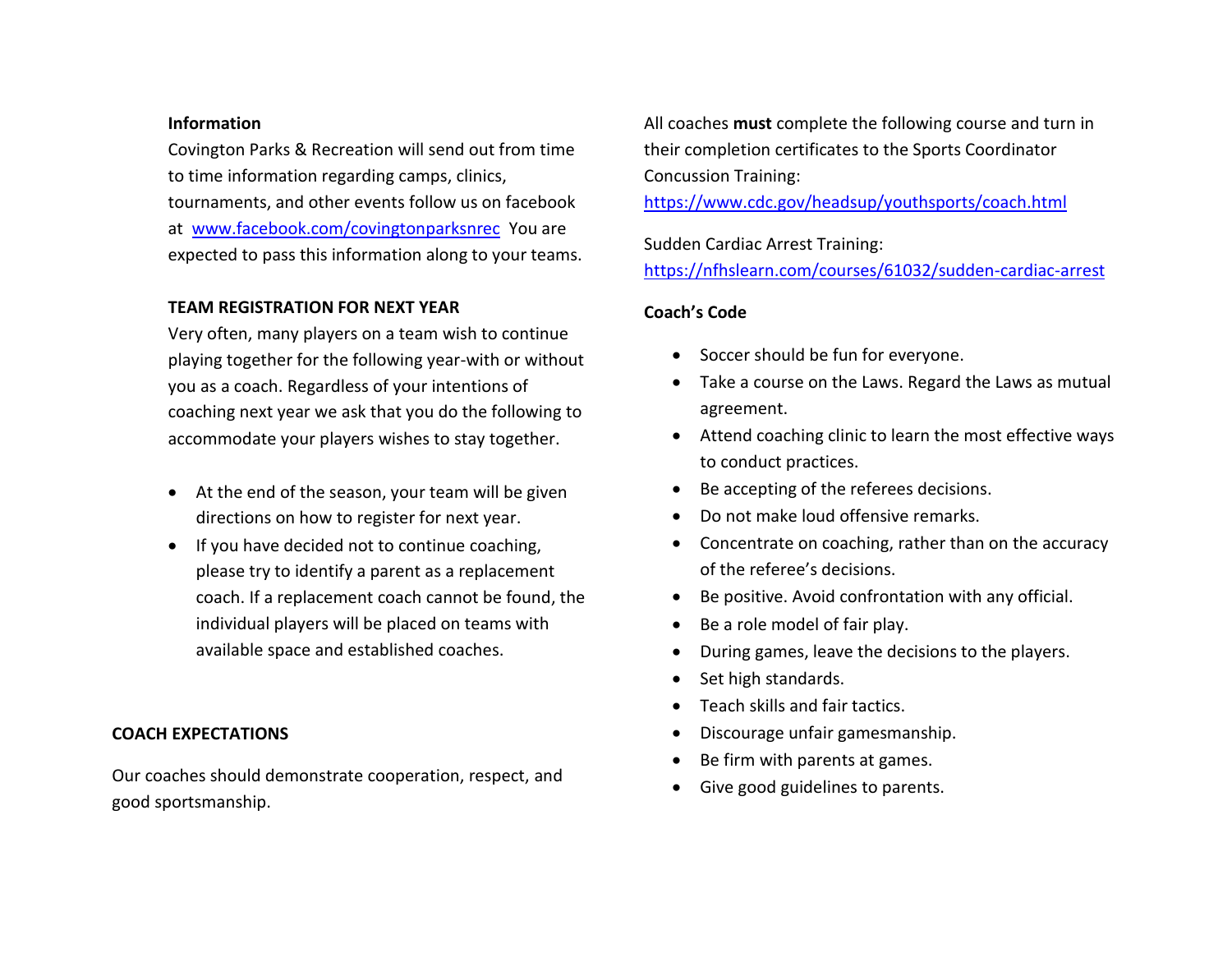• Communicate with parents often in meetings and social gatherings.

Thank you again so much for volunteering to coach for Covington Youth Sports Soccer. Your help is greatly appreciated. **Please read the "Parents Handbook" section and encourage your team parents to read it, as well.** 

#### **Parent Handbook**

Parents have a huge impact on the success and well being of our club.

As parents you are your son or daughter biggest fan. You can greatly influence your child soccer career. We ask that you model fair play, conflict resolution and overall good sportsmanship.

This handbook has been designed to help you understand our policies and procedures. This Handbook should answer many if not all of your questions; please take the time to read all areas.

If, after reading this handbook, you have additional questions, please call 901-476-3734.

#### **Registration Process**

Recreational Soccer registration is held during the late spring (End of May-Mid August) for Fall registration. Spring Registration opens late fall (Nov) and runs through early March. Generally, the soccer seasons (Fall) runs from late August to early November. The spring soccer season runs from Mid-March through Mid-May.

When registering it is extremely important that you register your child before he or she practices or plays games. Coaches have team rosters and if your child's name does not appear on the roster, they will not be allowed to play. Liability to the coaches and the soccer club does not allow for any latitude in this policy.

The Covington Youth Soccer league has a small amount of players. In an effort to make soccer a fun and positive experience, we allow for "special requests" from players and coaches desiring to play together. We do our best to make sure that players are placed with requested coaches, school teams and neighborhood teams. "Special Requests" for a team that is full will only be honored at coaches' request.

Special requests after the deadline take additional time to process. Please register on time, we create team rosters early to ensure proper placement of players and coaches.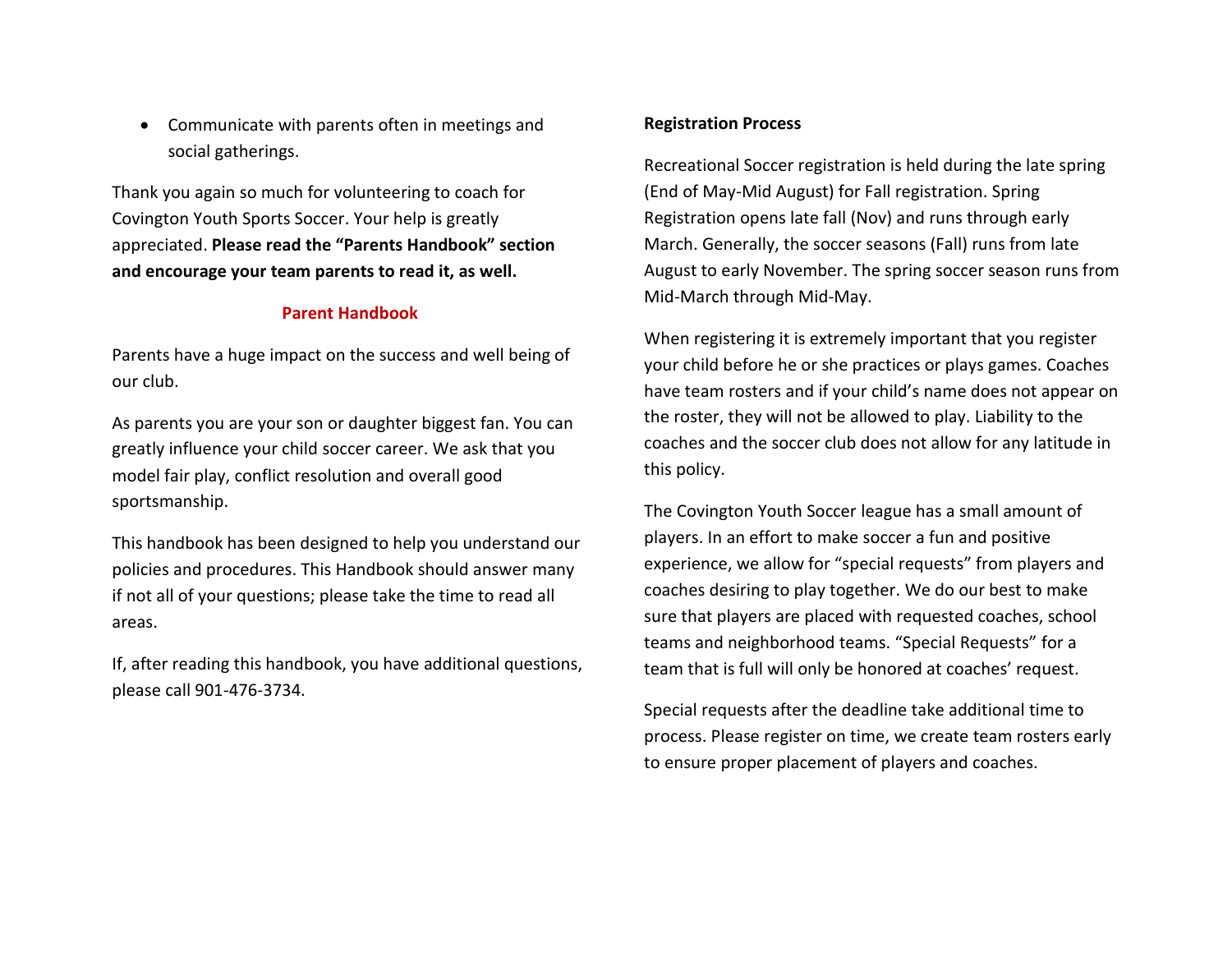Delayed registration is the cause of most last minute team roster and schedule changes. These changes cause frustration for coaches, players and parents.

# **Registration is available online at**

# <http://www.covingtontn.com/youth-sports.html>

#### **Registration for all new teams will close 3 weeks prior to the**

**first game of the season.** No new teams will be added after that time. Individual players may be added to teams with available space throughout the season by registering at the Covington Sportsplex.

# **TEAM FORMATION POLICY**

Teams are formed based on age and location of player. We attempt to place players with other children from their school or nearby school.

# How are teams formed?

- Typically teams are formed by a parent who is interested in having their child play soccer. They reach out their friends with kids and create a new team.
- Through individual registrations we can create teams based on school or location. We then reach out to parents and see if someone is willing to step up and coach.
- Last by any available positions on teams.

**Age Ranges** – The Age Range Matrix is in the appendix of this handbook. Age groups shall be determined by the players age before the last day of July.

**Play Up** – Covington Youth Sports does allow player to "play up" one year, if desired and is appropriate for child.

**Birth Year:** Starting at U8 players must play in their year of birth or may play up a year.

**Team Size** – The following grid outlines the number of players allowed on the field during play and the team size maximums. Team size maximum will only be exceeded if ok'd by coach and Director. This is done to try and insure fair playing time for all members of the team.

|                |       | Max Team   |                  |
|----------------|-------|------------|------------------|
| Age            | Play  | Size       | <b>Divisions</b> |
| U <sub>5</sub> | 3v3   | 6 players  | Co-ed            |
| U6             | 4v4   | 8 Players  | Co-ed            |
| U <sub>7</sub> | 4v4   | 8 Players  | Co-ed            |
| U8             | 4v4   | 10 Players | Co-ed            |
| U9             | 6v6   | 11 Players | Co-ed            |
| U10            | 6v6   | 11 Players | Co-ed            |
| U12            | 8v8   | 14 Players | Co-ed            |
| $U14+$         | 11v11 | 15 Players | Co-ed            |

This age matrix is a guide ONLY. Age groups may be combined and play may change at the discretion of the Sports Coordinator based on number of players available.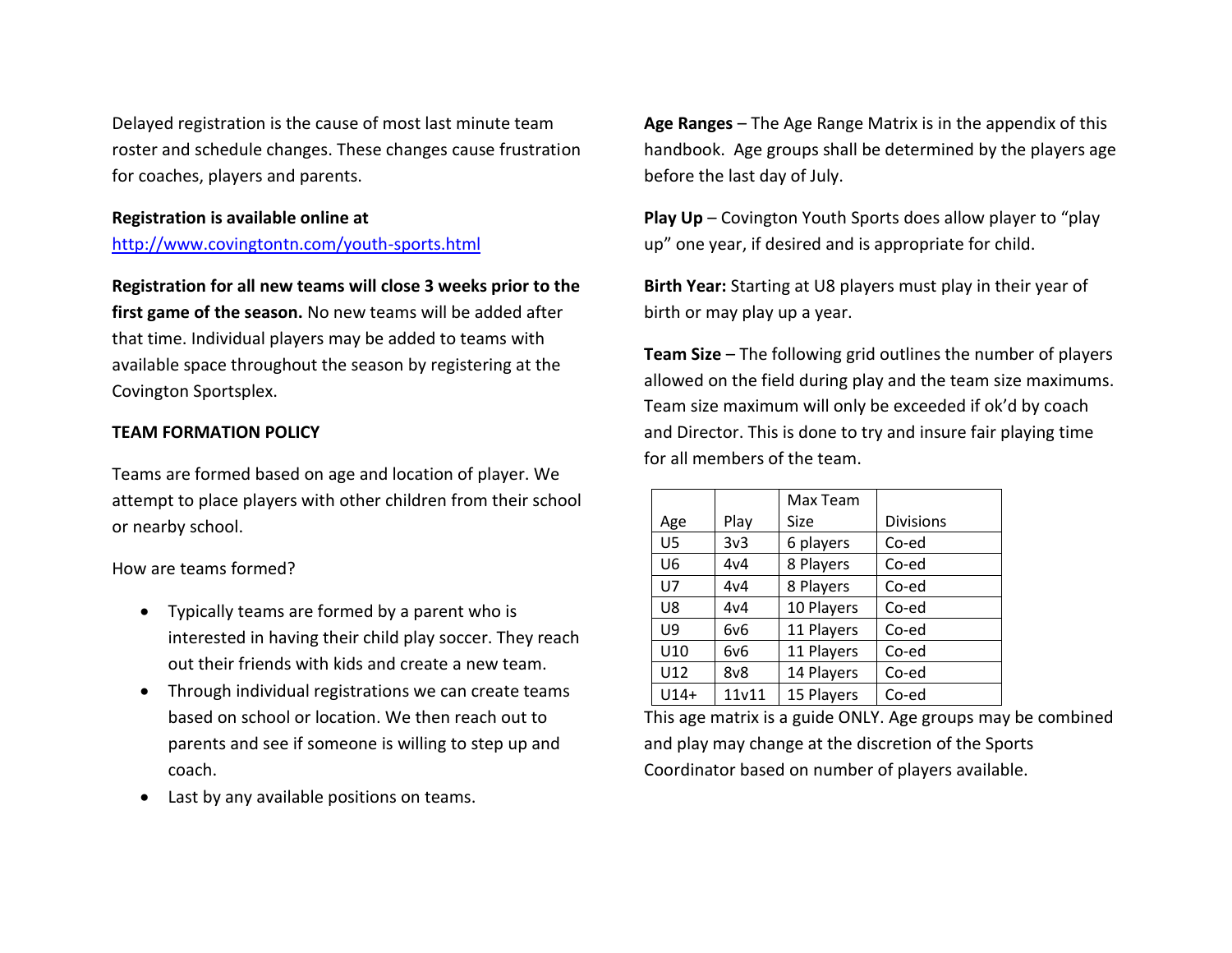#### **Uniform Information**

Uniforms are required and consist of a jersey, black shorts, and Socks. Uniforms typically have a one year cycle.

The official uniform should be worn to all games. Warm clothing is allowed under the uniform kit.

**Shin guards** – should always be worn at practices and games. Socks should be pulled over shin guards.

**Footwear** –Soccer cleats, soccer turf shoes and sneakers are approved footwear. Soccer cleats and turf shoes are highly recommended. Baseball, Football, or any other shoe with metal cleats are not allowed.

**Jewelry** – Jewelry is not allowed.

**Eyewear** – All glasses must have shatterproof lenses and use a sport's strap to keep glasses in place.

#### **Coaches**

Our coaches are volunteer parents or less experienced stipend coaches who are excited about the game and who look forward to coaching your son or daughter. The more coaches we have the more teams we have. So please be kind and consider volunteering as a coach.

# **Practice Schedules**

Your child's coach will determine the days and times that his or her team will be practicing. Your coach will do their best to contact you 1-2 weeks prior to the first game of the season to let you know the days and times of practice.

# **Game Schedules**

Games are played on Saturday. Covington Youth Soccer uses Baltzer Field for their home games.

Game schedules, indicating game locations and times, are prepared by our staff for all ages. Schedules are typically available 1-2 weeks prior to the first game. All schedules are posted online at [http://www.covingtontn.com/youth](http://www.covingtontn.com/youth-sports.html)[sports.html](http://www.covingtontn.com/youth-sports.html)

# **Game Day Guidelines**

Here is a list of guidelines to follow on game day.

- Please arrive 30-45 min early for all games.
- Exhibit stellar sportsmanship at all times.
- Parents should be sitting on the opposite sideline of the coach and players.
- Do not coach from the sidelines. Let the coach coach.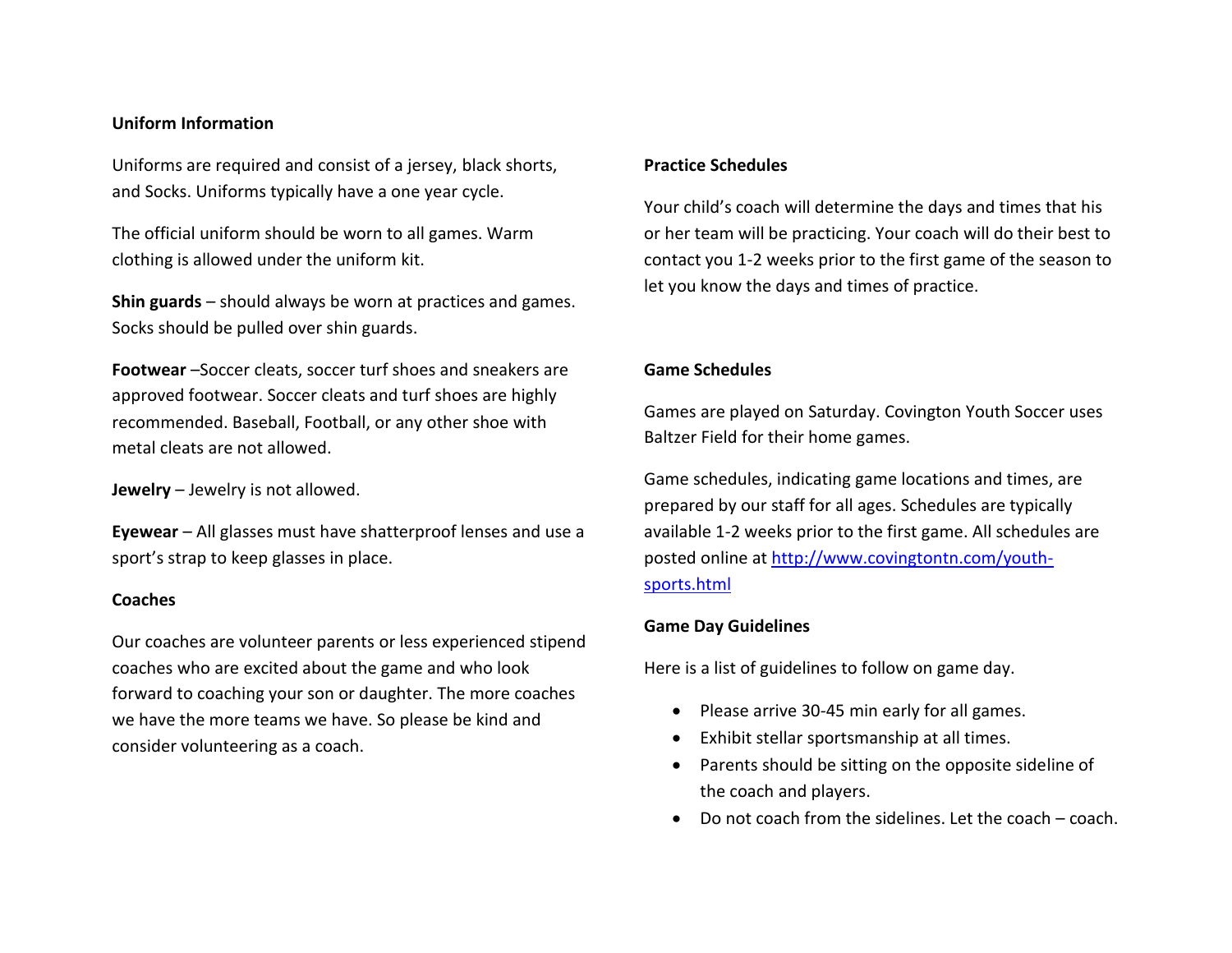• Please help us take care of the fields by picking up trash and monitoring kids on the sideline.

# **Registration**

Your player, along with others on his/her team may wish to continue playing together for the following season or year. You will need to register and make a special request for the specific team you would like your child to be placed on.

• If your child's coach will not be coaching next season, a replacement must be found. If a replacement coach cannot be found, the individual players will be placed on teams with available space and established coaches. Please consider volunteering.

# **VOLUNTEERING OPPORTUNITIES**

Covington Youth Sports needs your help! In order to run a successful soccer program volunteer support is critical! There are many different ways you can help at CYS. If you are interested in volunteering please call 901-476-3734 or email [cweston@covingtontn.com.](mailto:cweston@covingtontn.com)

# **Coach**

Take the opportunity to coach a team. We need motivated parents who are interested in working with our community youth. Coaches who attend one of our coaches' clinics will

receive a **50% refund** on one of his or her players Registration Fee at the end of the season.

# **Team Manager**

Communicate between the coach and parents by making phone calls and sending emails. Set up a snack schedule. Other duties as agreed upon with the team coach.

# **REFUND POLICY**

A refund application form must be filled out and submitted to the Covington Parks and & Recreation Department office in order to receive consideration for a refund. We cannot accept telephone Refund Application Requests for **ANY** Parks & Recreation activity. All requests must be made by mail or in person during regular office hours.

- **NO** refunds on "league" programs once teams are set up and posted on our website.
- **NO** refunds will be given after the start of the program.
- **NO** refunds for certain special events. (i.e.; camps, clinics, etc.)

All refunds are subject to a \$10 Admin. fee (per registration) except under the following circumstances:

- Refund is initiated by the Parks & Recreation **Department**
- Doctor's note is submitted with Refund Application Form prior to the start of the program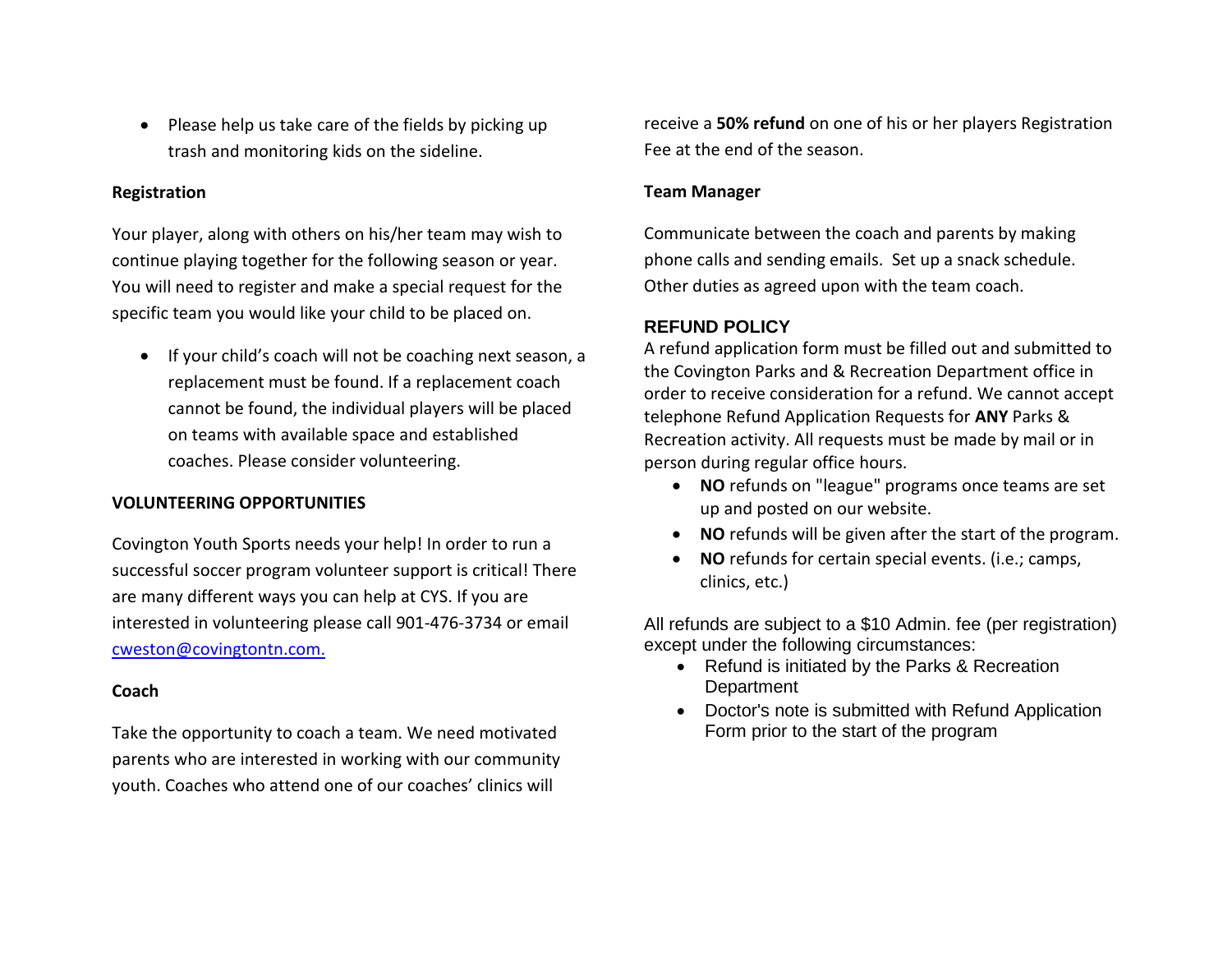#### **PLAYING SEASONS**

Covington Youth Soccer seasons are typically held:

# **Fall Season**

- Typically starts in September.
- No play Labor Day Weekend.
- Typically season 6-9 Games.

# **Spring Season**

- Ends typically Mid to late May before that last week of school (Tipton County)
- No play during spring break.

# **PARENT EXPECTATIONS**

Covington Parks and Recreation expects all parents to demonstrate cooperation, respect, and good sportsmanship.

# **Parents Code (Including Spectator Behavior)**

- Be knowledgeable of the game.
- Encourage fair play at home.
- Focus on good nutrition.
- Be supportive, i.e. Be sure the player attends practices; be on time.
- Watch practices; focus on new strategies.
- Ask your own children to describe his/her role, what new skills have been learned.
- Find soccer videos, watch them with your child.
- Attend games.
- Be positive or quiet at games.+
- Be calm and have good manners.+
- Support the coach's and referee's decisions.+
- Cheer for all members of a team, not just your child.
- Do not yell at the opposing coach.+
- Do not yell at the referee.+
- Stay off of the field of play.+

# **Spectator Behavior – (Including Parents Code with+)**

- No Fighting
- No Cursing

**Violators will be suspended from attending practices and games for a minimum of ONE month.**

# **CONCESSIONS**

Concessions will be available at all home games at Baltzer Field. Please visit the concessions for all your drinks and food.

# **PICTURE DAY**

Pictures day will be May 6, 2017. Coaches will be notified of your team's timeslot. Do not be late. Only in the event of rainout, will picture day be rescheduled.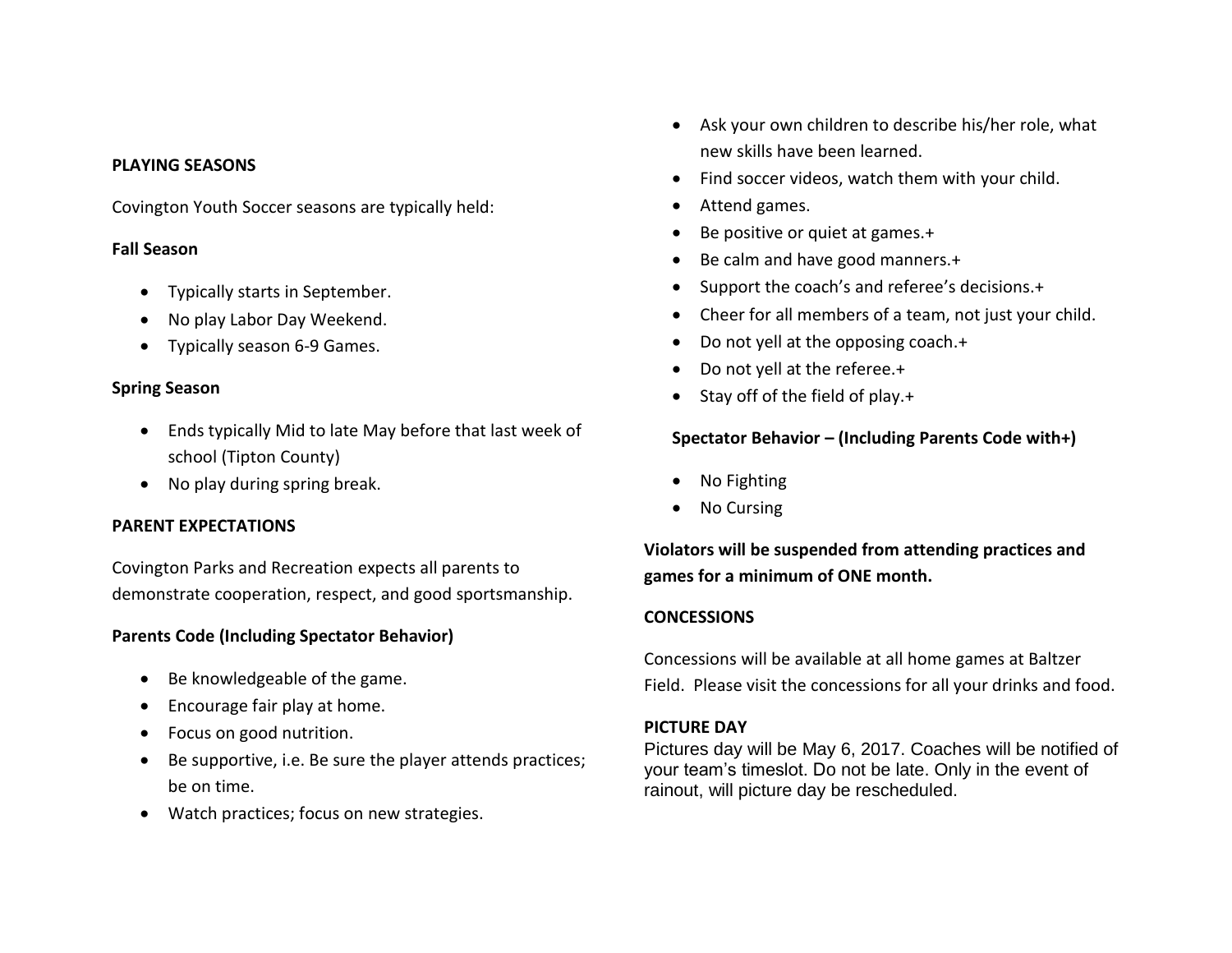# **PLAYER HANDBOOK**

Welcome to Covington Youth Soccer! We are excited that you are playing soccer with us this year. We hope your experience is both positive and fun.

Here are a list of guidelines for all players involved in Covington Youth Soccer.

- Please arrive at your games at least 30-45 min early.
- Be an example of good sportsmanship.
- Respect the referees.
- Listen to your coach.
- Take care of the fields.

# **PLAYER EXPECTATIONS**

Covington Youth Soccer expects all players to demonstrate cooperation, respect, and good sportsmanship.

# **Player's code**

- Play the game for the game's sake.
- Be generous when you win.
- Be gracious when you lose.
- Be fair always, no matter what the cost.
- Obey the laws of the game.
- Work for the good of the team.
- Accept the decisions of the officials with good grace.
- Believe in the honesty of your opponents.
- Conduct yourself with honor and dignity.

# **Youth Soccer Recreational Modified Rules**

- Covington Youth Soccer utilizes the new ball method at these ages.
- Substitutions can be made at any time- **U5**
- All recreational players must play at least 50% of the game.
- Covington Youth Soccer League plays with USSF Soccer Rules.
- Substitutions can be made on goal kicks, kick offs, and throw ins. **U8**
- Games are played with official USSF Soccer federation rules. (Goal kicks, Corner kicks, Direct and Indirect Kicks, Throw ins, and Kick Offs)- **U11**

# **SIMPLIFIED SOCCER RULES**

Listed below are a few of the common rules in the game soccer. Many of these rules do not apply to our younger age groups but are common starting at U11.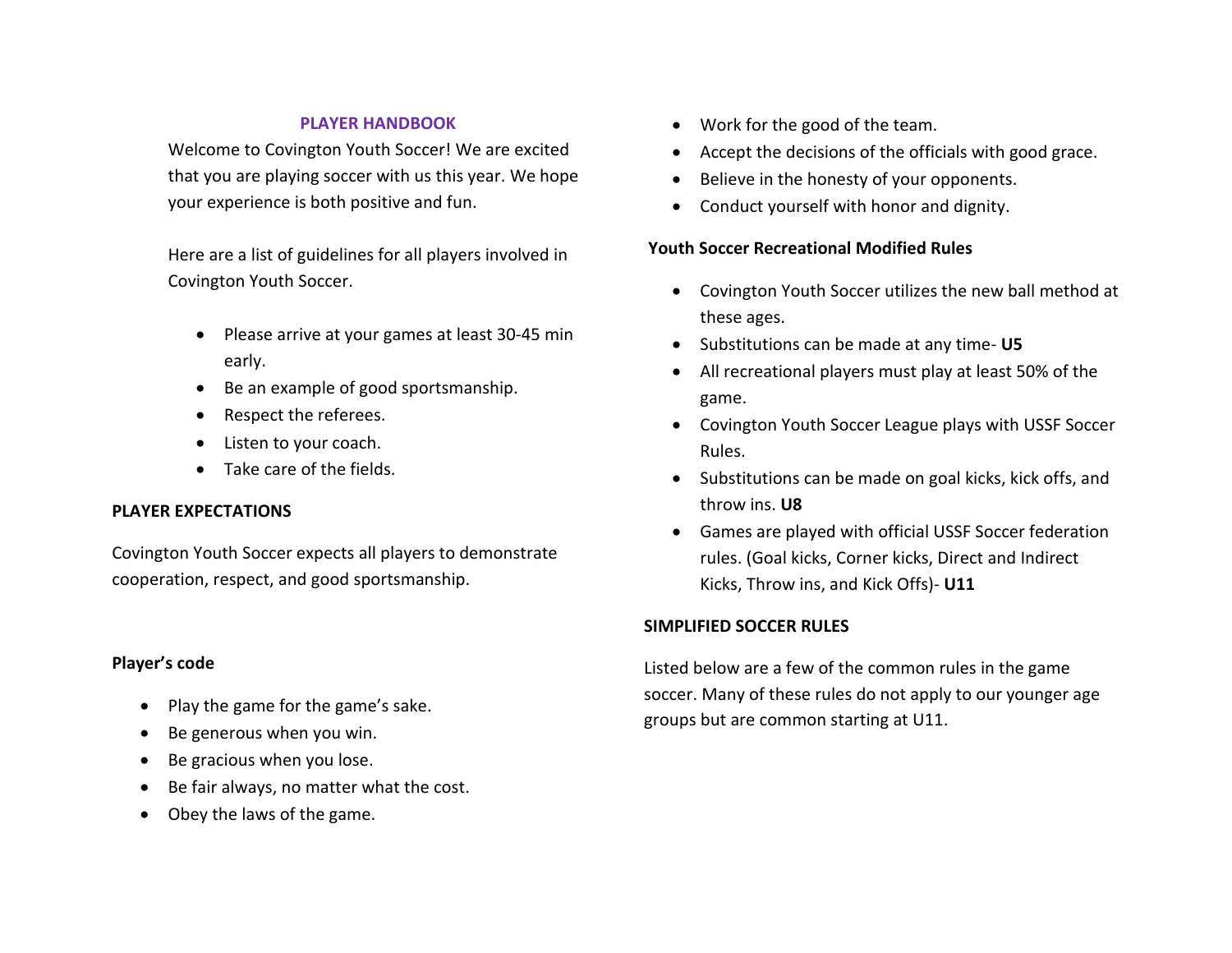#### **Goalkeeper**

Wears a different colored jersey than his or her teammates. He or she is the only player who may play the ball with the hands, but only inside his or her own penalty area. The goalie has six seconds to get the ball back into play after he or she has made a save. There are no goalies at U5, U6, and U7 games.

# **Ball out of Play**

In order for a ball to be considered out of play all of the ball must go COMPLETELY past the OUTSIDE EDGE of the touch line or the goal line, either on the ground ore in the air to be out of play.

#### **Scoring a Goal**

The entire ball must go across the goal line in order to score a goal.

#### **Throw In**

When the ball is ruled out of bounds on the touch lines the play will be stopped and restarted with a throw in.

#### **Corner Kick**

When the entire ball crosses over the end line without scoring a goal and is last touched by a defending player, play is

restarted by an attacking player taking a kick from the corner area nearest where the ball went over the goal line.

# **Goal Kick**

When the entire ball goes across the goal line without scoring and is last touched by an attacking player, play is restarted by the defending team taking a goal kick from anywhere inside the goal box.

# **Offside Penalty**

A player is in an OFFISIDE POSITION (but not necessarily guilty of an offside offense) if

- He or she is ahead of the ball, and
- He or she is in the opponents half of the field, and
- There are fewer than two opponents ahead of him or her.

There is an offside offense only if, in the opinion of the referee, a player in an offside position participates in the play, interferes with an opponent, or otherwise tries to take advantage of his/her offside position. The foul is judged at the time the ball is kicked, not when received. An indirect free kick is awarded to the other team when an offside offense occurs.

#### **Indirect Free Kick**

You cannot score directly from an IFK. IFK is awarded to the opposing team for the following non-penal fouls: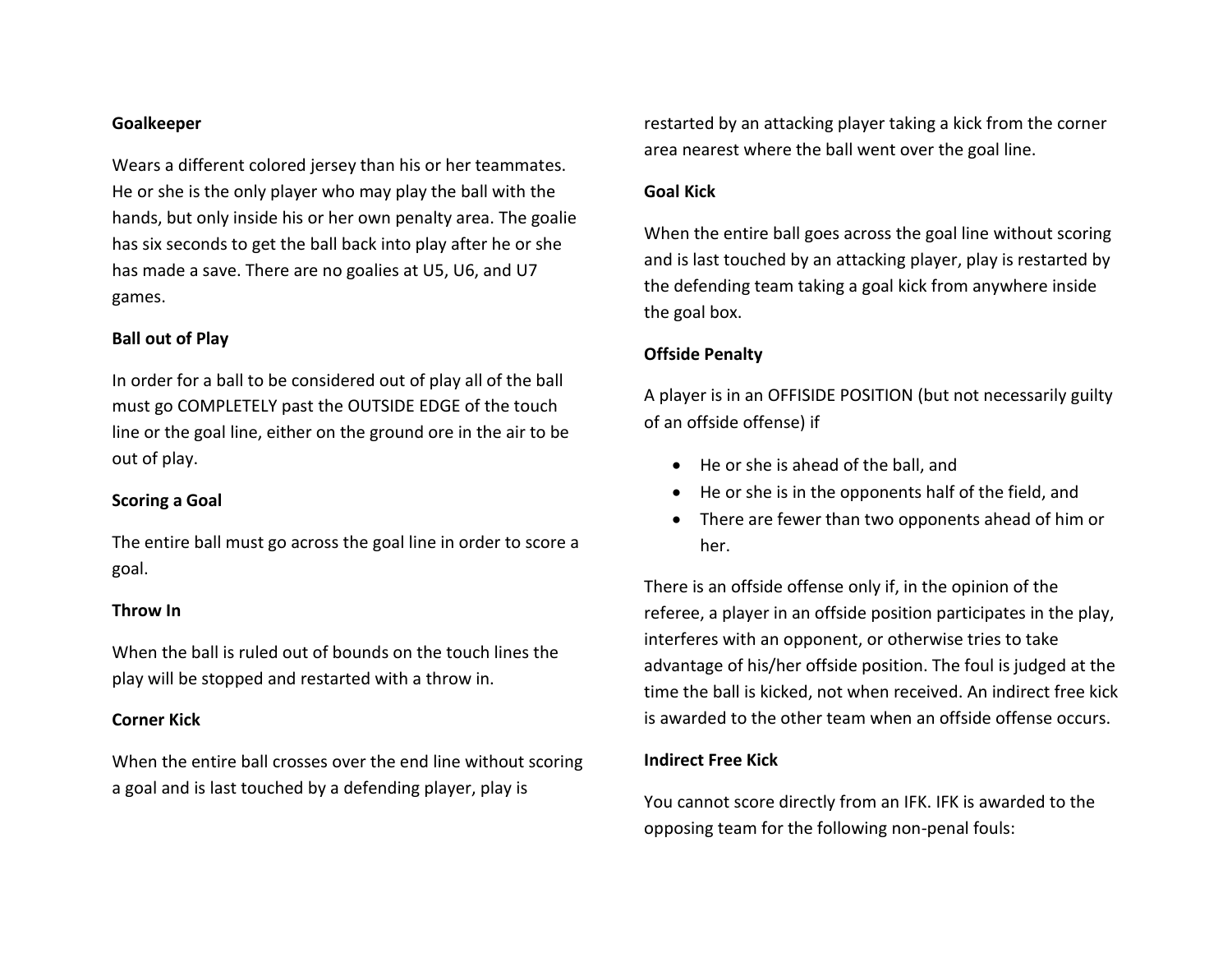- Playing in a dangerous way or putting oneself into a dangerous position.
- Impeding the progress of an opponent trying to get to the ball.
- Preventing the goalkeeper from releasing the ball.
- Goalkeeper delaying the game.

# **Direct Free Kick**

A player may score directly off DFK if awarded by an official. A DFK may be awarded for the following penal fouls when committed carelessly, recklessly or with excessive force:

- Kicking or attempting to kick an opponent.
- Tripping or attempting to trip an opponent.
- Jumping at an opponent.
- Violently charging an opponent.
- Charging an opponent.
- Striking or attempting to strike an opponent.
- Pushing an opponent.

A DFK is also awarded for:

- Making contact with the opponent before touching the ball when tackling an opponent.
- Holding an opponent.
- Spitting at an opponent.
- Deliberately handling the ball

# **Penalty Kick**

A penalty kick is awarded to a team when a defender inside the defenders penalty box commits a penal foul. This DFK is taken from the penalty spot. All players except the kicker and goalkeeper must be outside the penalty area, behind the ball and at least 10 yards from the penalty spot until the kick has been taken. The all is in play after it has been kicked forward. The kicker may not re-kick the ball until another player touches it.